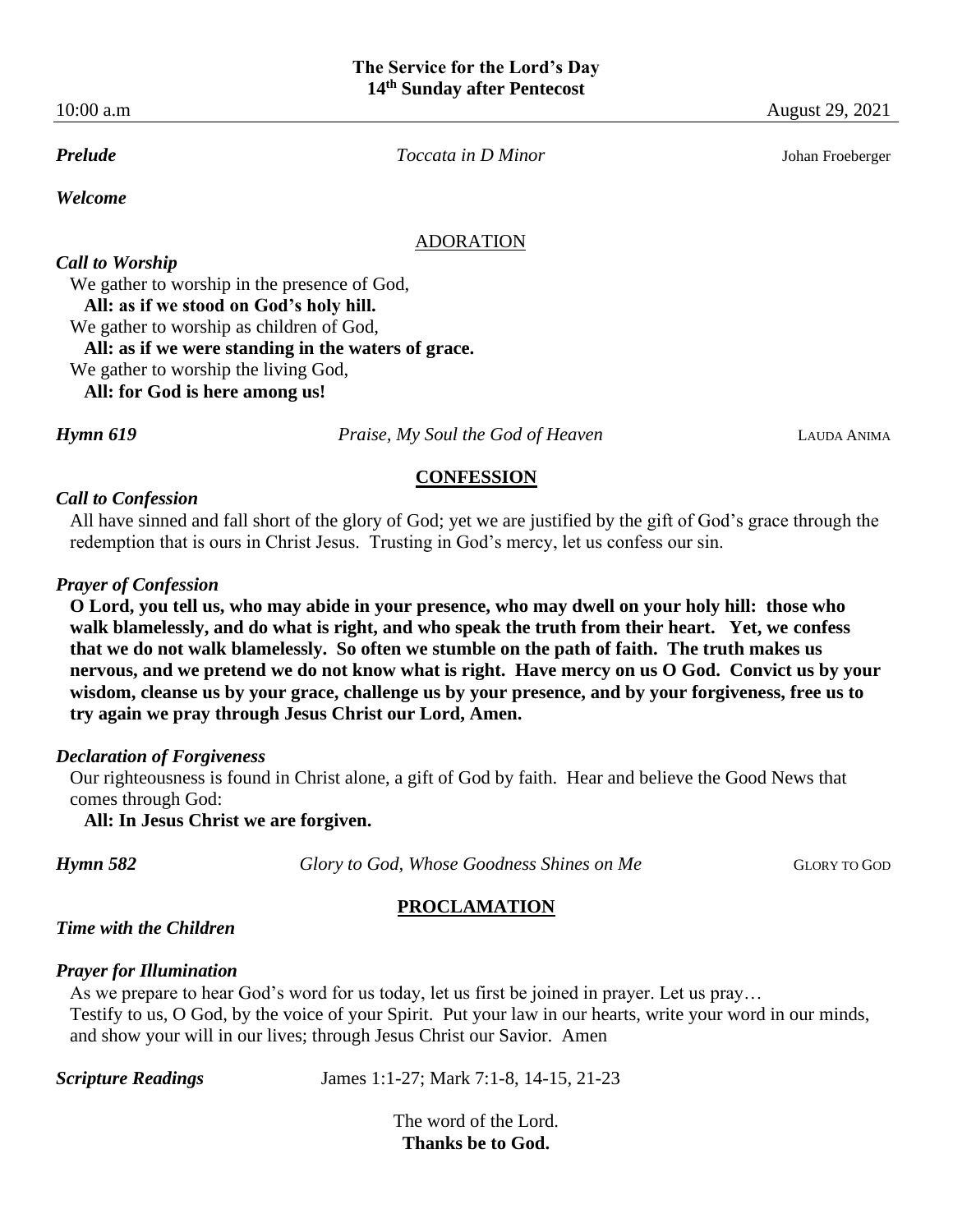### **RESPONSE**

*Hymn 618 O Love, How Deep, How Broad, How High* Deo Gracias

# *Affirmation of Faith* Apostles' Creed

**I believe in God the Father Almighty, Maker of heaven and earth. And in Jesus Christ his only Son our Lord; who was conceived by the Holy Spirit, born of the Virgin Mary, suffered under Pontius Pilate, was crucified, dead, and buried; he descended into hell; the third day he rose again from the dead; he ascended into heaven, and sitteth on the right hand of God the Father Almighty; from thence he shall come to judge the quick and the dead. I believe in the Holy Ghost; the holy catholic Church; the communion of saints; the forgiveness of sins; the resurrection of the body; and the life everlasting. Amen.**

# *Community Life and Offering*

Let us offer our gifts and service to God. Let us pray...

# *Prayer of Dedication*

Almighty and merciful God, from whom comes all that is good, we praise you for your mercies, for your goodness that has created us, your grace that has sustained us, your discipline that has corrected us, your patience that has born with us, and your love that has redeemed us. We dedicate all of the gifts we have received from you, back to you, as we delight to do your will by serving you, and our neighbors. Amen

**Special Music** Isabel Srour on cello

*Sacrament of the Lord's Supper* **Invitation to the Table**

**Great Prayer of Thanksgiving**  The Lord be with you.  **All: And also with you.** Lift up your hearts.  **All: We lift them to the Lord.** Let us give thanks to the Lord our God  **All: It is right to give our thanks and praise.**

Communion Liturgy Continues…

### **The Lord's Prayer**

**Our Father who art in heaven, hallowed be thy name. Thy kingdom come, thy will be done, on earth as it is in heaven. Give us this day our daily bread; and forgive us our debts, as we forgive our debtors; and lead us not into temptation, but deliver us from evil. For thine is the kingdom and the power and the glory, forever. Amen.**

# **Distribution of the Bread and Cup**

*You may have your bread and juice with you, pre-prepared, and may serve others nearby and serve yourself saying, "the bread of life" for the bread and "the cup of salvation" for the cup. For those seated in the pews you may remove your mask to take the elements.*